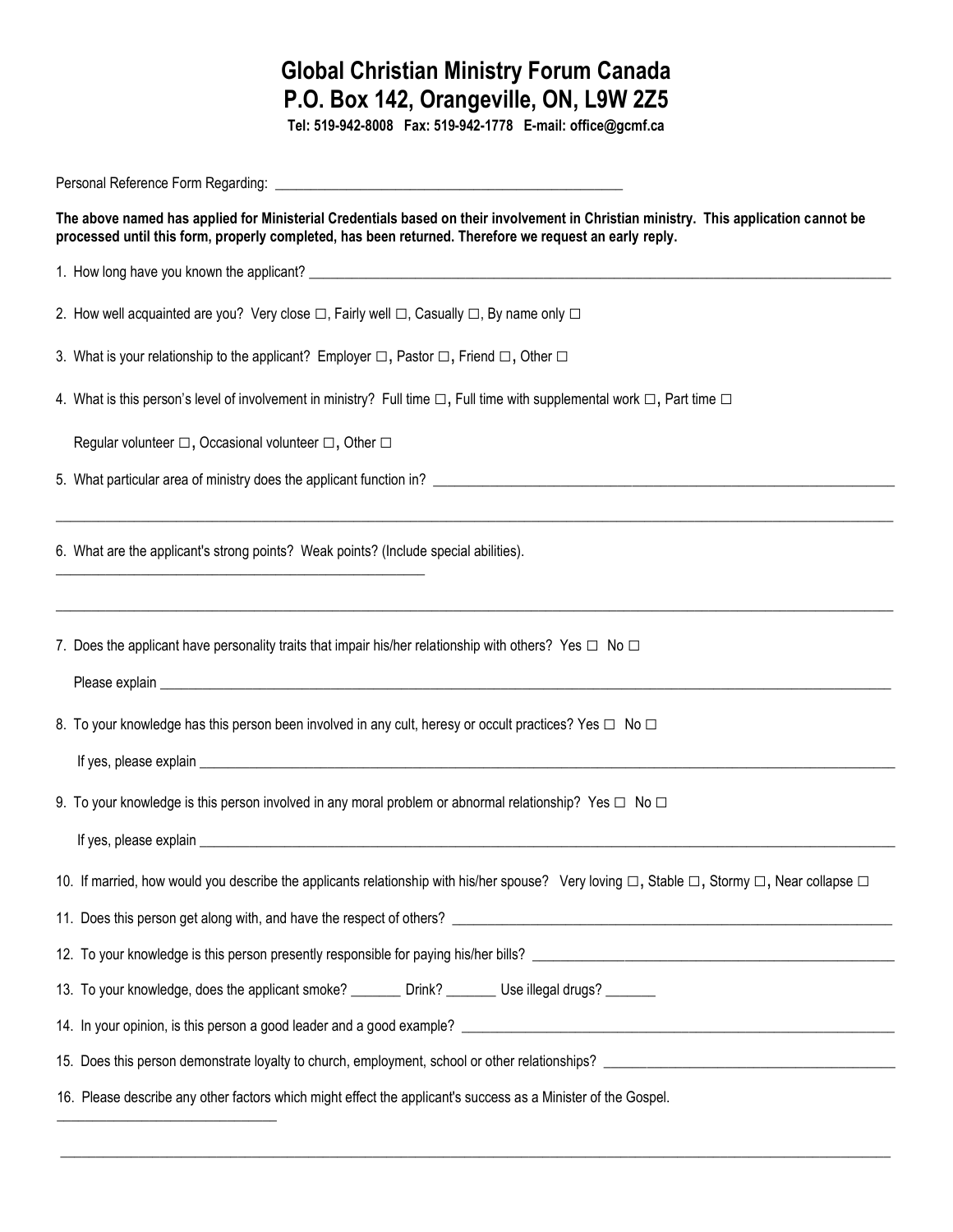17. Will issuing ministerial credentials to this person create any difficulties in current positions or relationships, as far as you know? Yes □ No □

If yes, please explain \_\_

18. Please rate this person in the following areas using a scale of 1-6 as follows. 1 = Excellent 2 = Above average 3 = Average 4 = Below average

#### 5 = Poor 6 = No chance to observe

| Reliability                       | Cooperation                 |  |
|-----------------------------------|-----------------------------|--|
| Dependability                     | Attitude toward Supervision |  |
| Responsibility                    | Sensitivity to Others       |  |
| Maturity                          | <b>Work Habits</b>          |  |
| Personal Development              | Stamina                     |  |
| Ability to cope                   | Conscientiousness           |  |
| <b>Emotional Stability</b>        | Perseverance                |  |
| Reaction to Stress                | <b>Resourcefulness</b>      |  |
| Poise                             | Initiative                  |  |
| <b>Mood Stability</b>             | Leadership ability          |  |
| <b>Motivation</b>                 | Creative Thought            |  |
| Genuineness & Depth of Commitment | Self Confidence             |  |
| Judgment                          | <b>Natural Curiosity</b>    |  |
| Ability to Analyze a Problem      | Personal Appearance         |  |
| Oral Expression                   | <b>Cleanliness</b>          |  |
| Clarity of Thought                | Integrity                   |  |
| Coherence of Thought              | Honesty                     |  |
| Interpersonal Relationships       | <b>Moral Character</b>      |  |
|                                   |                             |  |

19. Further comments you have regarding the applicant that would help in our evaluation. \_\_\_\_\_\_\_\_\_\_\_\_\_\_\_\_\_\_\_\_\_\_\_\_\_\_\_\_\_\_\_\_\_\_\_\_\_\_\_\_\_\_\_\_\_

| 20. I enthusiastically recommend $\Box$ , I recommend $\Box$ , I recommend with reservation $\Box$ , |
|------------------------------------------------------------------------------------------------------|
| I do not recommend this individual for Ministerial Credentials $\Box$                                |

21. Making reference to the enclosed page entitled "CREDENTIAL TYPES AND SPECIFICATIONS", and based on your knowledge of the applicant, which type would you recommend?

 $\_$  , and the set of the set of the set of the set of the set of the set of the set of the set of the set of the set of the set of the set of the set of the set of the set of the set of the set of the set of the set of th

 $\_$  ,  $\_$  ,  $\_$  ,  $\_$  ,  $\_$  ,  $\_$  ,  $\_$  ,  $\_$  ,  $\_$  ,  $\_$  ,  $\_$  ,  $\_$  ,  $\_$  ,  $\_$  ,  $\_$  ,  $\_$  ,  $\_$  ,  $\_$  ,  $\_$  ,  $\_$  ,  $\_$  ,  $\_$  ,  $\_$  ,  $\_$  ,  $\_$  ,  $\_$  ,  $\_$  ,  $\_$  ,  $\_$  ,  $\_$  ,  $\_$  ,  $\_$  ,  $\_$  ,  $\_$  ,  $\_$  ,  $\_$  ,  $\_$  ,

Christian Worker Certificate □, Ministry License □, Ordination □, Do not Know □

|            | Date: |
|------------|-------|
| Address:   |       |
| Telephone: |       |
|            |       |

Signature: \_\_\_\_\_\_\_\_\_\_\_\_\_\_\_\_\_\_\_\_\_\_\_\_\_\_\_\_\_\_\_\_\_\_\_\_\_\_\_\_\_\_\_\_\_